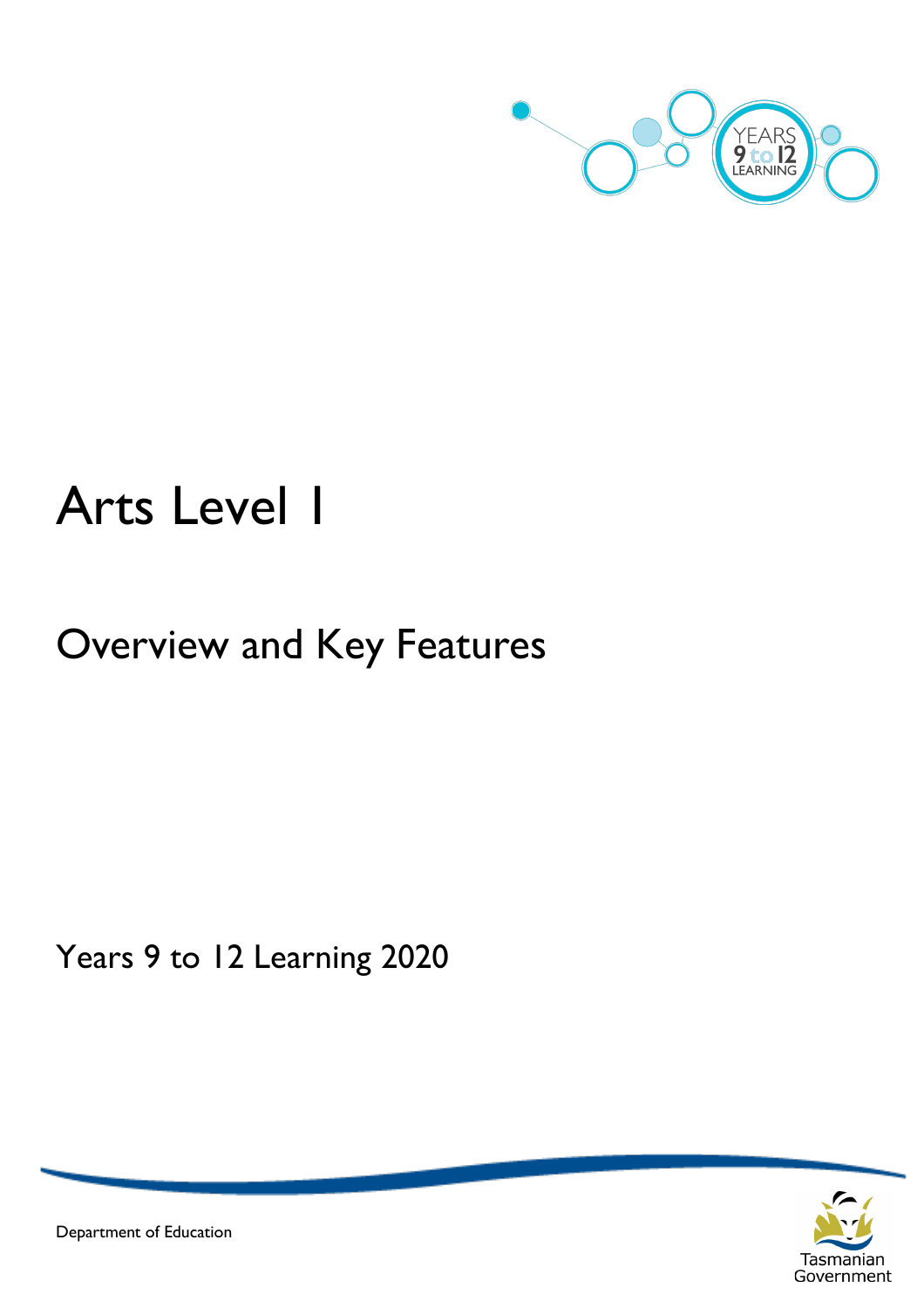

# **The purpose of this paper**

The purpose of this paper is to provide information regarding the overview and key features of the proposed Arts Level 1.

It is designed to enable all interested stakeholders to reflect and provide feedback on key features including learning outcomes, structure, sequencing and likely content. This feedback will be considered in writing the draft course.

# Consultation

Throughout the course development process there will be four opportunities for formal stakeholder consultation:

- Course Scope
- Structural Overview and Key features (Nov/Dec 2020)
- Initial Draft Course (March 2021)
- Final Draft Course (June 2021)

This paper represents the second of four course consultation points for teachers to engage in the course development process for Arts Level 1.

# Course Rationale

Arts Level I is a course that allows for the study of between one to three art forms in a flexible manner. This course gives opportunities for learners to engage with the arts and develop confidence and skills. Learners will have the opportunity to create original art works in order to convey ideas, emotions or issues to an audience choosing from the disciplines of Dance, Drama, Media Arts, Music and Visual Arts. They will develop a growing appreciation of art works made by others including those from a diversity of time periods, cultures and places. As learners develop technical proficiency they will be given opportunities to make, present, perform, reflect and respond to their own and others' art works in a guided artistic process. Arts Level / will expand access and reengagement opportunities for learners by broadening opportunity, emphasising the flexibility component, building learner agency and explicitly addressing the General Capabilities.

# Years 9 to 12 Curriculum Framework

[Years 9 to 12 Education Framework](https://publicdocumentcentre.education.tas.gov.au/library/Shared%20Documents/Years-9-to-12-Education-Framework.pdf) informs the design of the *Arts Level I* course and it fits within the Discipline-based study focus area of th[e Years 9 to12 Curriculum Framework.](https://publicdocumentcentre.education.tas.gov.au/library/Shared%20Documents/Education%209-12%20Frameworks%20A3%20WEB%20POSTER.pdf) 

#### Pathways in

The Arts Level 1 course enables learning continuity from Preliminary Arts, or for students who may have completed Years 7-8 band of the *Australian Curriculum:* The Arts or for students who have some or minimal prior arts experience.

#### Learning Outcomes

On successful completion of this course learners will be able to:

- Create art works
- Communicate ideas and/or emotions through their own art works
- Present and perform art works to an audience
- Recognise fundamental elements of art disciplines in their own art works and the art work of others
- Develop social and emotional capabilities through their art making





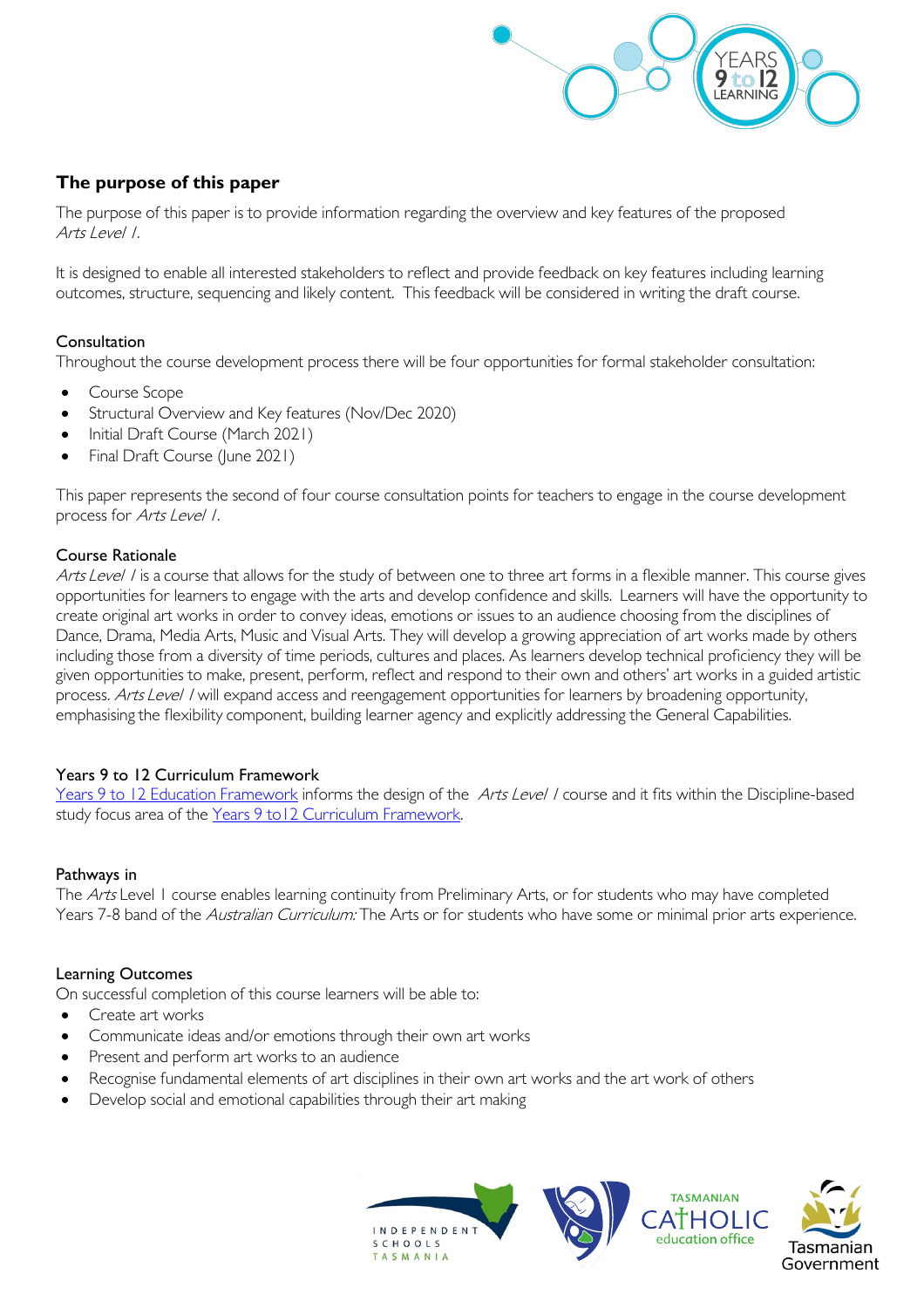

Course Structure



#### Modules Available

Core 1: Groundwork

Elective A: Imagination and Expression– Performing Arts Elective B: Imagination and Expression – Visual Arts

Elective C: Culture and Performance/ Presentation – Performing Arts Elective D: Culture and Performance/ Presentation – Visual Arts Elective E: Culture and Performance/ Presentation – Interdisciplinary Arts

#### Course Delivery

There are three 50 hour modules. The modules will be delivered sequentially.

| Module  | Module I                                                       | Module 2                                                                                                    | Module 3                                                                                                                                     |  |
|---------|----------------------------------------------------------------|-------------------------------------------------------------------------------------------------------------|----------------------------------------------------------------------------------------------------------------------------------------------|--|
| Content | Groundwork<br>Elements of Arts<br><b>Discipline</b><br>Project | Imagination and Expression<br>Explore own and others art<br>making<br>Express ideas and feelings<br>Project | Culture and Performance/<br>Presentation<br>Style and Genre<br>Project                                                                       |  |
| Context | Open                                                           | Choose from:<br>• Performing Arts<br>(Dance, Drama Music)<br>Visual Arts<br>(Media Arts, Visual Arts)       | Choose from:<br>• Performing Arts<br>(Dance, Drama Music)<br>Visual Arts<br>(Media Arts, Visual Arts)<br>Interdisciplinary Arts<br>$\bullet$ |  |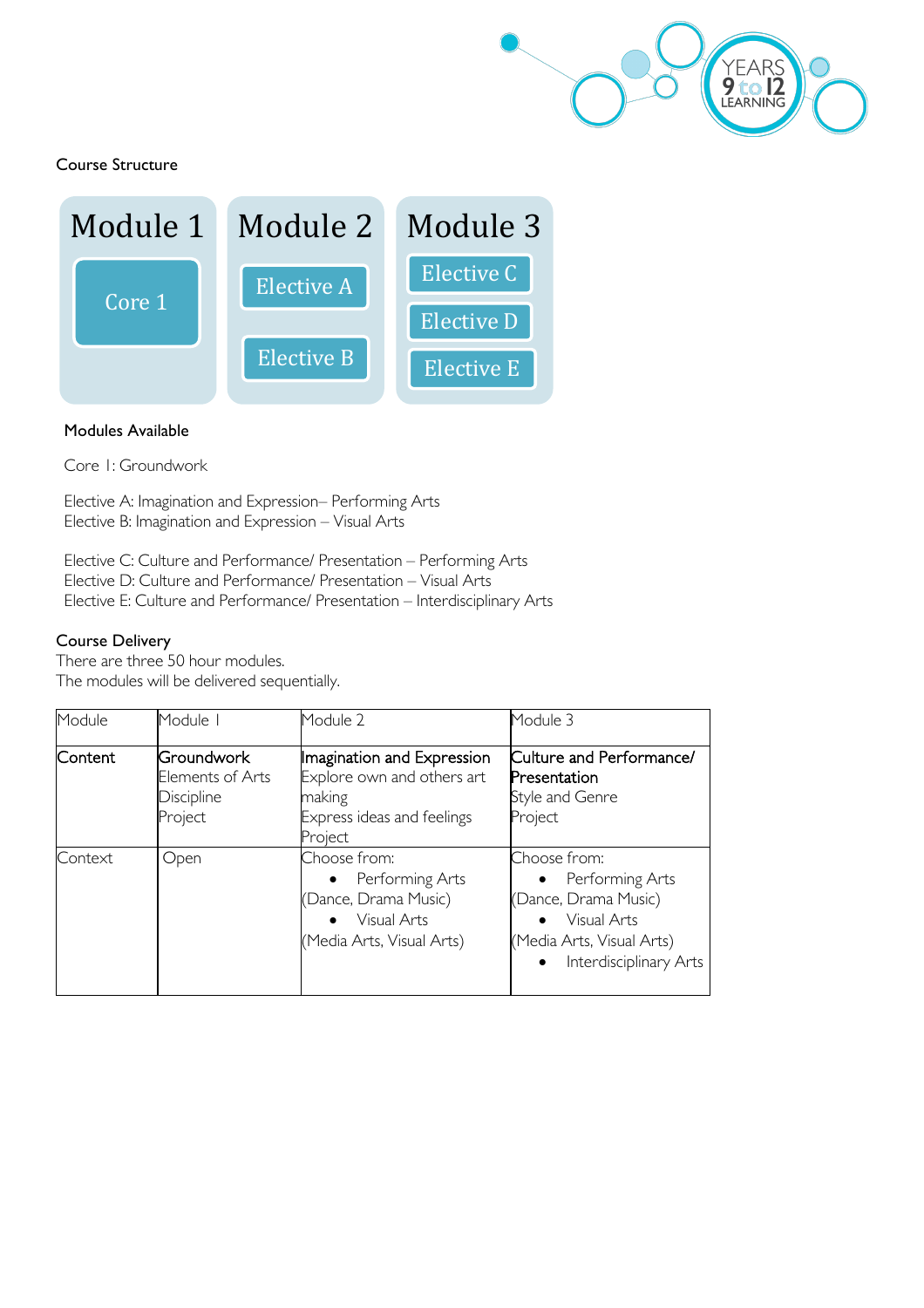

Module content

# Module 1 - Groundwork

Elements of Arts Discipline Project

# Module 2 - Imagination and Expression

Explore own and others art making Express ideas and feelings Project

Students can choose a Performing Art and can:

- Use elements of performing arts discipline to express an idea or feeling
- Explore traditional and non-traditional materials and techniques
- Undertake steps and processes to create artworks

Students can choose a Visual Art and can:

- Use elements of visual arts discipline to express an idea or feeling
- Explore traditional and non-traditional materials and techniques
- Undertake steps and processes to create artwork

# Module 3 Culture and Performance

Style and Genre Project

Students can choose a Performing Art and can:

- Select and use different elements of the art discipline for a purpose
- Explore and respond to different cultural contexts
- Perform/Present art works

Students can choose a Visual Art and can:

- Select and use different elements of the art discipline for a purpose
- Explore and respond to different cultural contexts
- Perform/Present art works

Students can choose a mix of different art disciplines (for eg Media Arts and Dance) and can:

- Select and use different elements of the art disciplines for a purpose
- Explore and respond to different cultural contexts
- Perform/Present art works